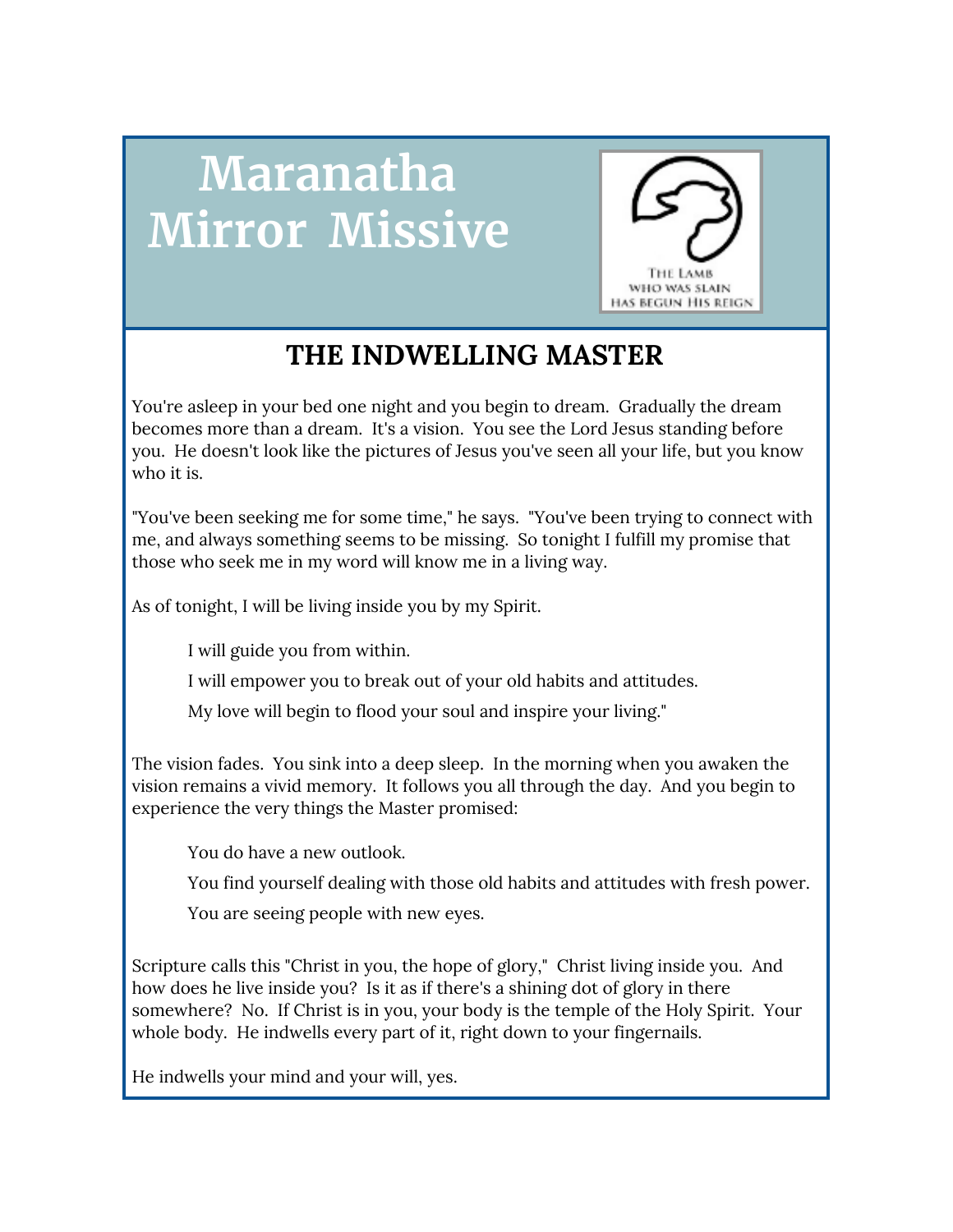But also your eyes, your ears, your mouth, your hands.

You begin to see with his eyes.

In glimpses and flashes at first. But it keeps getting better.

You begin to hear with his ears.

You hear the leading of the Father in the voice of a gentle stillness.

In ordinary conversation with a friend you begin to hear the cry of their heart even while they speak calm words.

There are moments when, without knowing it, you begin to speak with his mouth.

Moments when your hands …. convey his healing light.

#### *And by this we know that he abides in us, by the Spirit which he has given us. I John 3:24*

It's easy enough to say, "I believe in Jesus Christ." Lots of people do. And they're sincere. "Of course I believe in Jesus Christ!" they insist. But when Jesus talks about having faith in him, he means something more than what most people mean when they say they believe in Jesus.

He's not talking about having an opinion about who he is.

He's talking about a living connection.

Do I know him?

Does he live in me?

Is he guiding my life from inside?

*I am the vine, you are the branches. He who abides in me, and I in him…she who abides in me and I in her…this is the one who bears fruit. Apart from me you cannot live this life.*

We're not talking about 2000 years ago. We're talking about now.

Jesus alive, inside these bodies, ruling inside these minds.

*Christ in you, the hope of glory*.

*Then Peter, filled with the Holy Spirit, said to them, "Rulers of the people and elders, if we are being examined today concerning a good deed done to a cripple, by what means*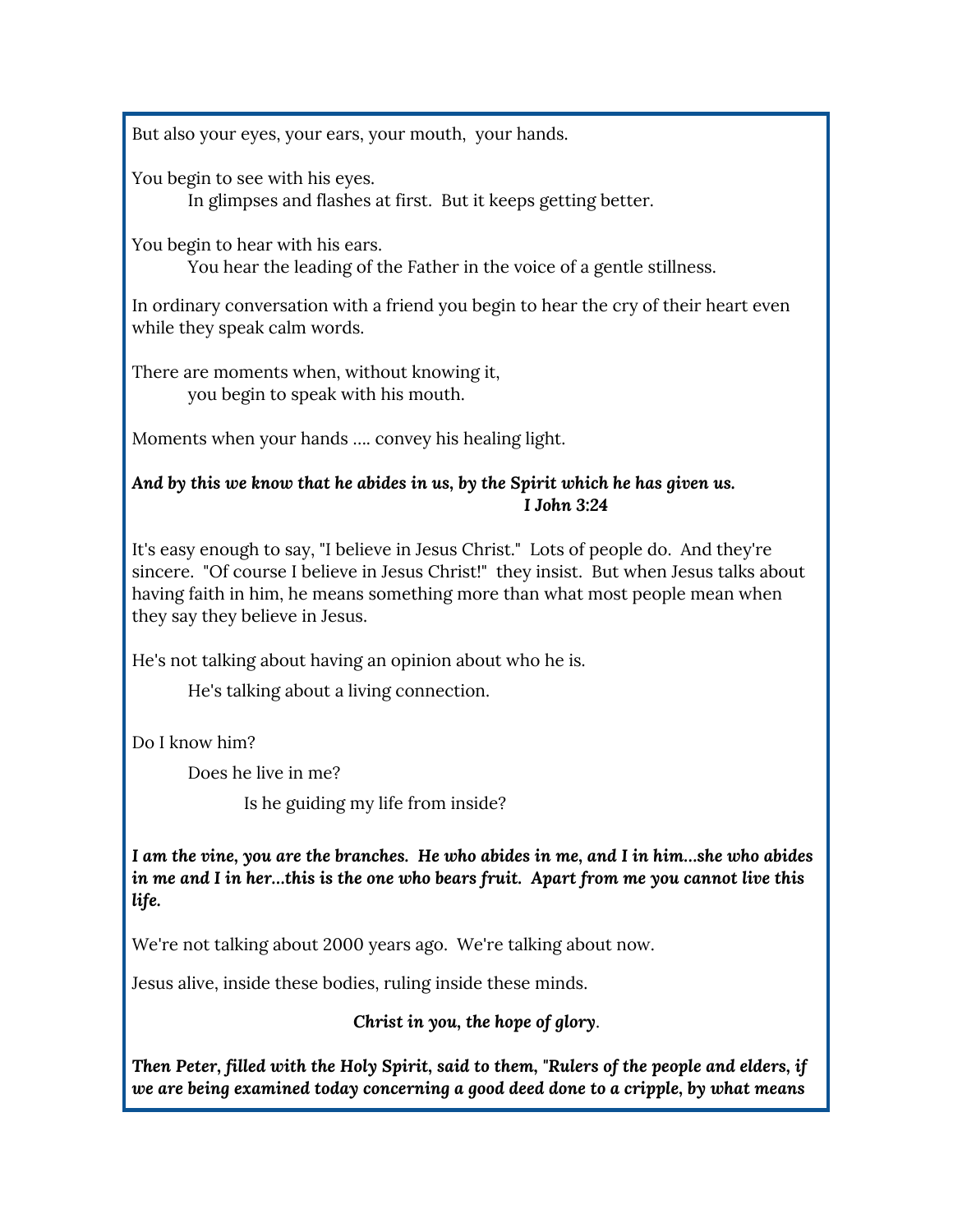this man has been healed, be it known to you all, and to all the people of Israel, that by *the name of Jesus Christ of Nazareth, whom you crucified, whom God raised from the dead, by him this man is standing before you well."*

#### *Acts 4:8-10*

Where did Peter get the guts to talk like that to the High Priest and his cohorts, the very men who put Jesus on the cross? Where did he get the power to heal the lame man? Peter was still Peter.

But he had the Incarnate Word living within him, giving him those words, as he promised….

*This will be a time for you to bear testimony. Settle it therefore in your minds, not to meditate beforehand how to answer; for I will give you a mouth and wisdom, which none of your adversaries will be able to withstand or contradict. Luke 21:14-15*

"I will give you a mouth and wisdom." How? From within. Christ in you, flooding your soul with the atmosphere of heaven.

This miracle of the indwelling Christ was not just meant for Peter and the spiritual giants of yesterday. It is meant for each of us. It's the foundation of the life of faith. It's the way we are transformed into sons and daughters of heaven.

So is he "in here" or isn't he? According to John there is no need for guessing.

#### *"By this we know that he abides in us, by the Spirit which he has given us."*

If the Spirit of God is in you, guiding you, ruling you, then the risen Lord Jesus is in you---and not as some little dot of glory tucked away between your liver and your lungs. He is in every part of you. Your entire body is the temple of his Spirit. That's what he wants for each of us. He wants to transform our faith into something alive, joyful, powerful, by living within us.

If a man loves me, he will keep my word, and my Father will love him, and we will come *to him and make our home with him.*

*If a woman loves me, she will keep my word, and my Father will love her, and we will come to her and make our home with her.*

*John 14:23*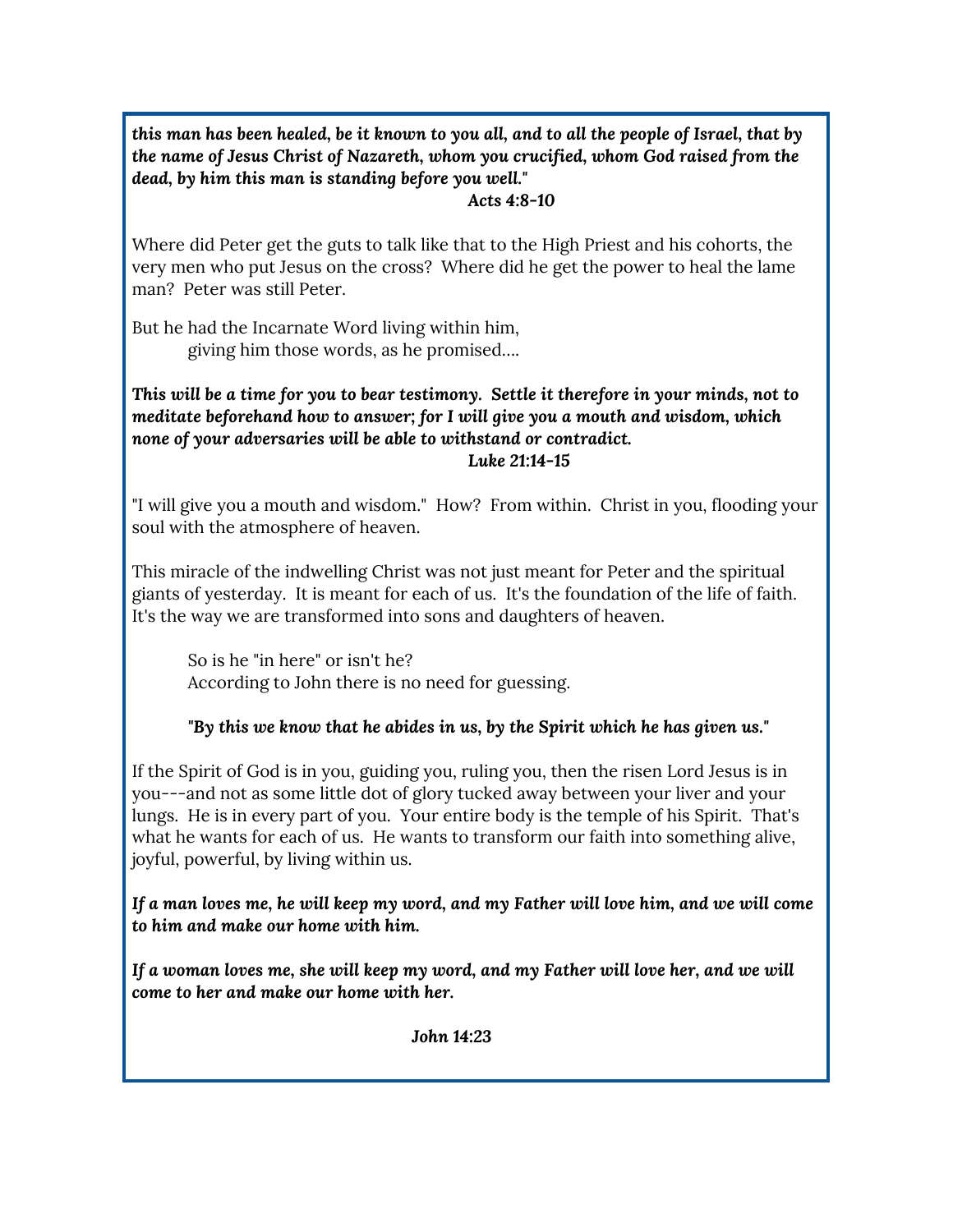If a man loves me….if a woman loves me….how do I get to love him like that…so that he can dwell within me? Exactly as he prescribes: by drawing near to the words he speaks.

By listening to those worlds.

Soaking them into my soul.

Pondering them.

Stepping into them with my life.

#### **Because he lives in those words!**

Now if Jesus says, "Forgive," you're going to start to forgive. That grudge you've been carrying for years will begin to melt away---by his indwelling presence.

If he says, "Give," you're going to start opening your heart with a generosity that will scare you. It's not your kind of generosity, it's his! And whatever you do, inspired by that generosity, you will never regret.

If he says, "Wash feet," you will go out and start washing feet. You will begin to think of yourself as a servant. And you will serve with no fuss or muss, because his Servant Spirit is transforming you from within.

And as you live his words, the Spirit of God surrounds you like a cloud of glory, rises up within you like a refreshing spring. You are being baptized in the Spirit, indwelt by the living God.

#### *By this we know that he abides in us, by his Spirit which he has given us.*

#### *Christ in you, the hope of glory.*

But there is one thing about this miracle which we need to understand from the outset: the minute you give the Lord that throne deep within you, that throne where you used to sit---your "Lone Ranger" days are over. You are no longer the center of the universe. Things no longer have to go your way.

Now you are linked to every soul on earth in whom he dwells. Through the Lord, who lives in you, you are joined to a community that covers the earth and marches on beyond the gates of death.

And now, from within, the Lord guides you into a specific fellowship of struggling saints, where you get lots of practice at showing patience, at learning how to forgive, at learning how to love. Just as the Lord Jesus has come to live in your body, he now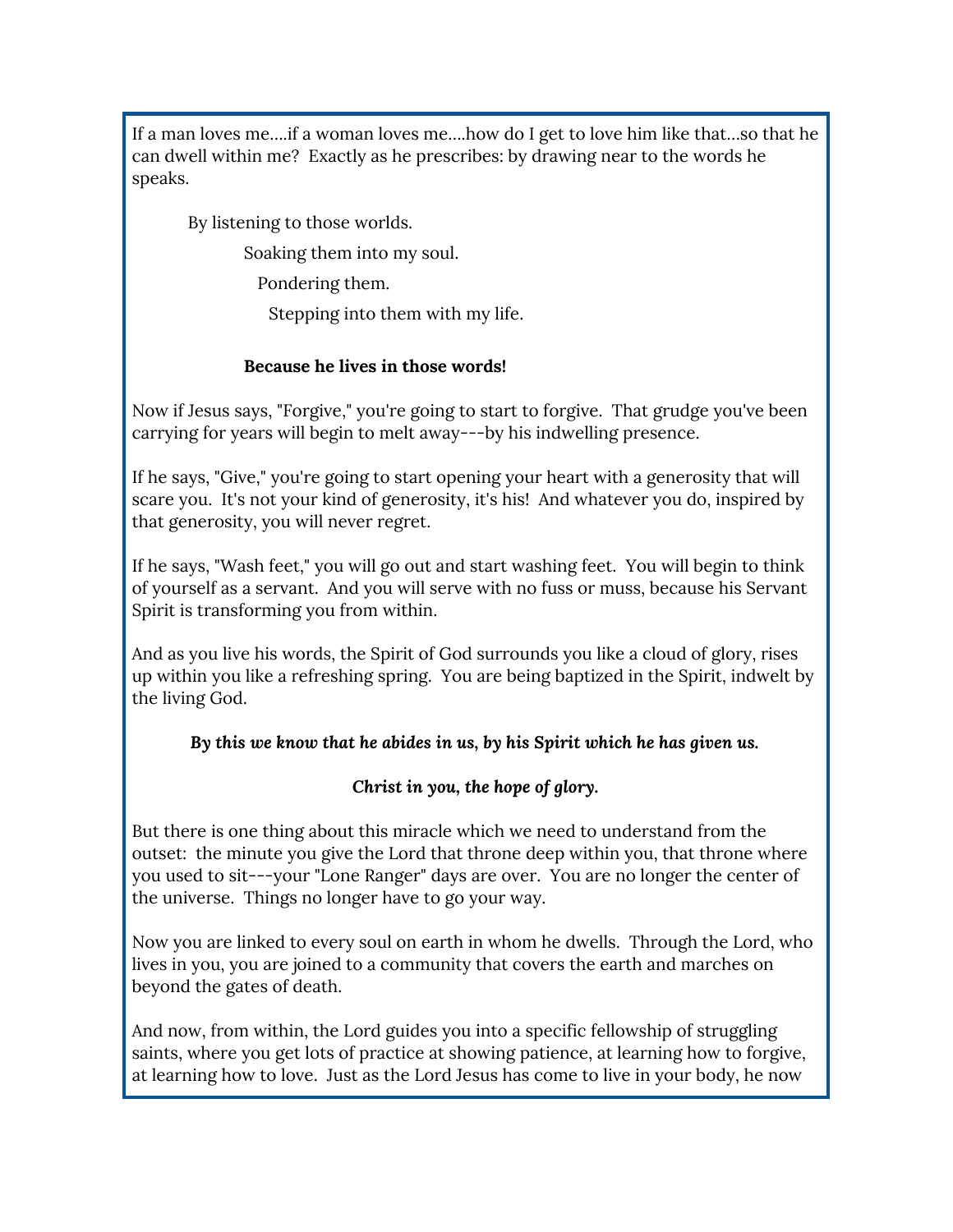begins to fit you into his Body---this motley crew of redeemed souls, struggling to walk the new walk:

the church.

And by the way, the church is not a club where we just look after each other. The church is a launching pad, where he sends us out---

Out to where he sent Peter, when he healed the lame man.

Out to where the power of his cross continues to work miracles.

Out there with the forgotten, neglected, rejected people of this world are languishing. People who live within the shadow of our churches. A stone's throw from our homes.

*Go to the lost sheep of the house of Israel.*

*Go out quickly into the streets and lanes of the city, and bring in the poor and the maimed and the lame and the blind.*

#### *Go out there and find the rejects of this world and bring them to my Banquet Hall.*

(How come our churches all look like middle-class clubs? Once the Lord Jesus runs the show from within us, that changes. It always does.)

The Spirit of God is speaking to us, helping us to adjust our thinking to what the Lord Jesus has been telling us all along:

That the new life he bought for us with his blood and death…. The new life that takes possession of us, when the Spirit enters….

> is simply Christ in you, the hope of glory. the Incarnate Word indwelling our very bodies.

If we are willing to get off the throne and die to our vanity---to let him have the throne---the Spirit of the Lord Jesus will enter us a afresh and fulfill the vision.

*I am crucified with Christ. It is no longer I who live, but Christ who lives in me. And* the life I now live in the flesh, I live by the faith of the Son of God who loved me, and *gave himself for me.*

*Galatians 2:20*

May the Lord Jesus,

who walked this earth in a body of flesh and blood like yours and mine,